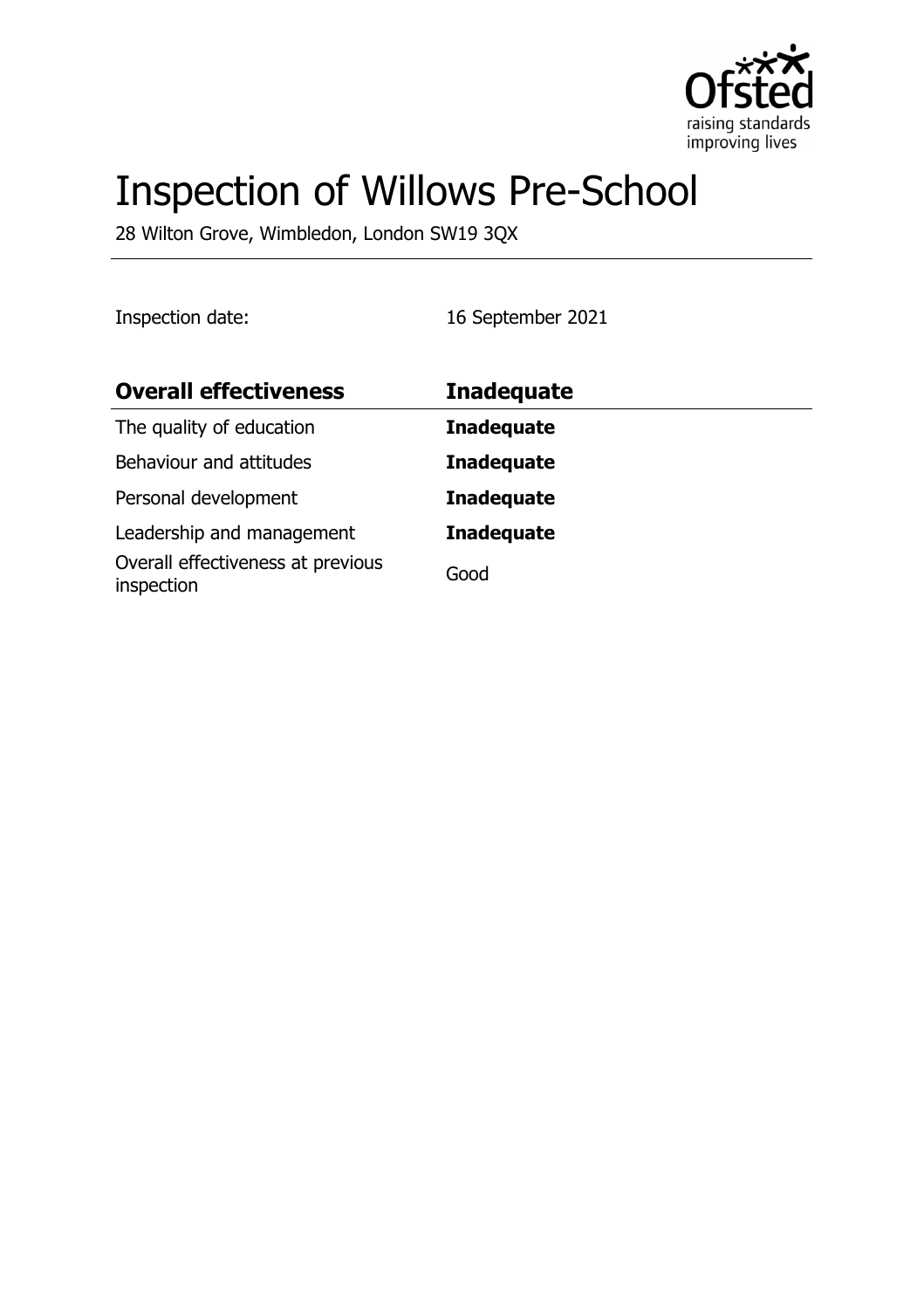

# **What is it like to attend this early years setting?**

#### **The provision is inadequate**

The learning and development experiences for children are poor. The curriculum that staff provide across the setting does not meet the learning and development needs of the children that attend. Staff do not understand the current learning and development levels of the children and staff do not consider the age of children when carrying out their activities. As a result, children are exposed to activities that are too difficult, unengaging, and mundane. During 'focused time', children who are aged under two years are required to sit for long periods of time while staff hold up flash cards and expect the children to call out the colour of the card. This activity does not capture the attention of the children, leaving them disengaged and wandering aimlessly.

Children are not permitted to follow their own ideas and thoughts during activities. For example, when playing with the play dough and adding flour, staff tell children how the dough changes, without discussion or exploration to find out for themselves. Some children ask to have two spoonfuls of flour. Staff respond to their request by saying 'no, you will have one spoonful, like everyone else'. This significantly impacts on children's attitude to their learning as they stop participating and begin to fiddle with the resources.

Children behave generally well and demonstrate respect for each other and the nursery environment.

#### **What does the early years setting do well and what does it need to do better?**

- The learning environment does not reflect the diverse backgrounds of children and staff who attend. For example, resources do not show a range of cultural and racial backgrounds. Staff do not promote equality, diversity and inclusion well. They use books to teach children about feelings, using colours to represent different types of emotion. However, their poor awareness of the possible impact of using colour negatively to depict emotions risks teaching children harmful racial stereotypes. Furthermore, when staff talk to children about families, they fail to acknowledge the wide range of possible family structures. This means that not all children are able to see positive representations of themselves in the setting. In addition, children's opportunities to learn about people and families that are different to their own are limited.
- $\blacksquare$  The activities provided for children do not support their learning and development needs. Staff do not consider what children already know and can do to enable them to plan purposeful opportunities for the children. All children, regardless of their individual skill, have the same activities, with no differentiation for their different abilities or level of understanding. These activities are often too difficult for the oldest children, yet are provided to all. For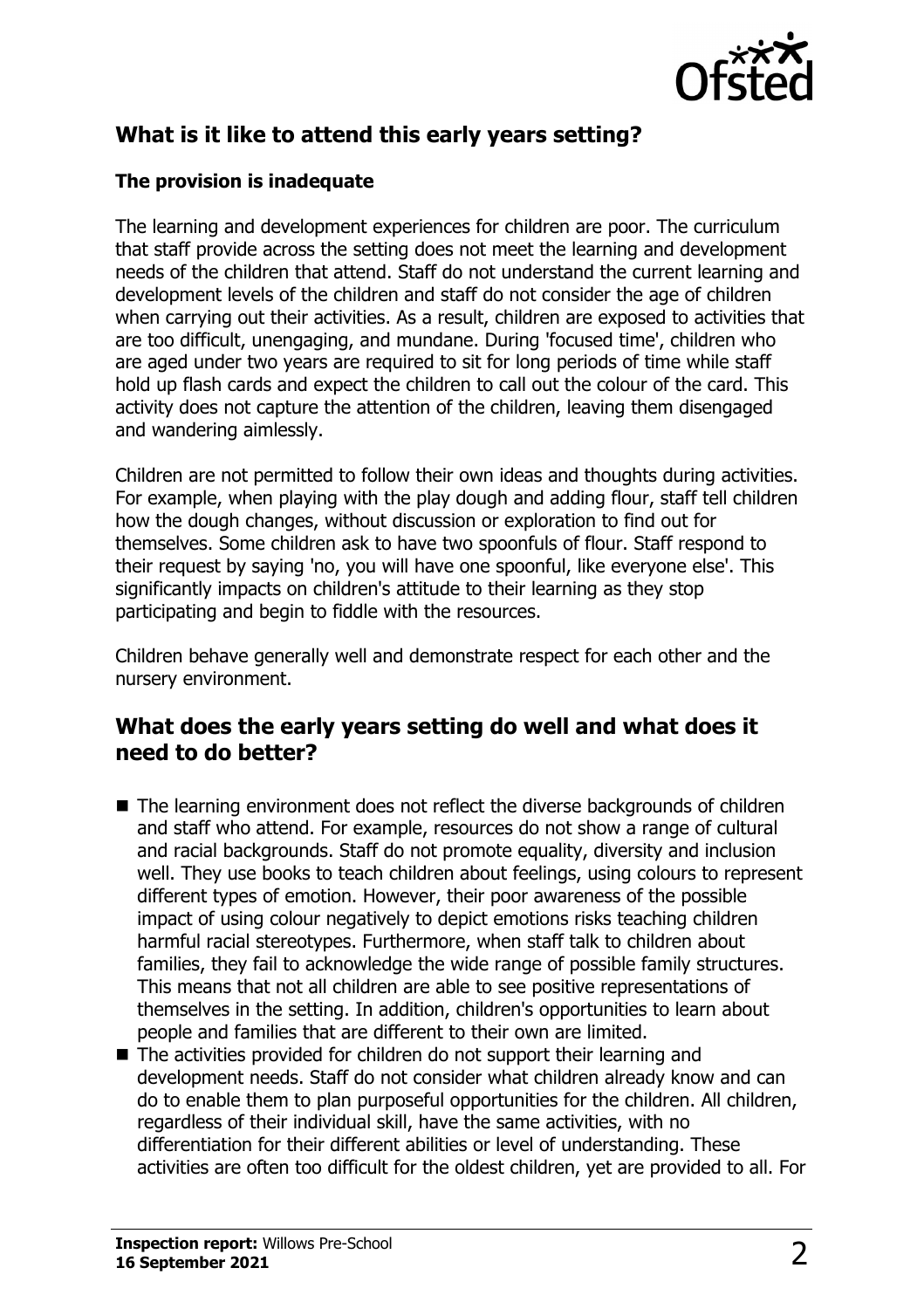

example, young children are asked to cut pieces of wool with scissors and glue them to paper to replicate the Van Gogh 'Starry Night' painting.

- $\blacksquare$  Staff lack the ability to recognise when their activities are not effective. Despite children not participating and not being able to meet the intended outcome because the activities are too difficult, staff express that their activities were a success. As such, children's experiences, including those with special educational needs and/or disabilities, are poor because they consistently receive a curriculum that staff are unable to identify as being weak.
- Older children play well together in the garden during free play. However, staff interrupt their play by joining in and offering ideas and suggestions that do not follow what the children have been doing. As a result, children stop playing together and wander around the outdoor space.
- $\blacksquare$  Staff do not demonstrate good hygiene practices. They often wipe their own runny noses and cough on their hands and then touch resources and the children's hands. This increases the risk of the spread of infection and compromises children's health and well-being.
- $\blacksquare$  Parents are generally happy with the setting. Some have found the adjustment to not entering the setting a challenge but understand that, at present, this is in place to keep them and staff safe due to the COVID-19 (coronavirus) pandemic. They do not feel that they get enough communication from the setting when there are changes in the staff team, particularly when staff are leaving.
- $\blacksquare$  The new manager has a vision for how she intends to develop the nursery and the staff's practice. As yet, she has not been in the position long enough to have an impact on the poor practice of the setting's staff. She recognises the weaknesses shared with her but needs to take swifter action to address them.

# **Safeguarding**

The arrangements for safeguarding are effective.

The manager and staff have a good understanding of safeguarding practices. They confidently discuss signs and symptoms that would give them cause for concern that a child may be at risk of harm. This includes wider safeguarding areas, such as risk that children may be exposed to radical or extremist views. There are clear risk assessments in place to promote the safety of the environment.

## **What does the setting need to do to improve?**

#### **To meet the requirements of the early years foundation stage, the provider must:**

| Due date |
|----------|
|          |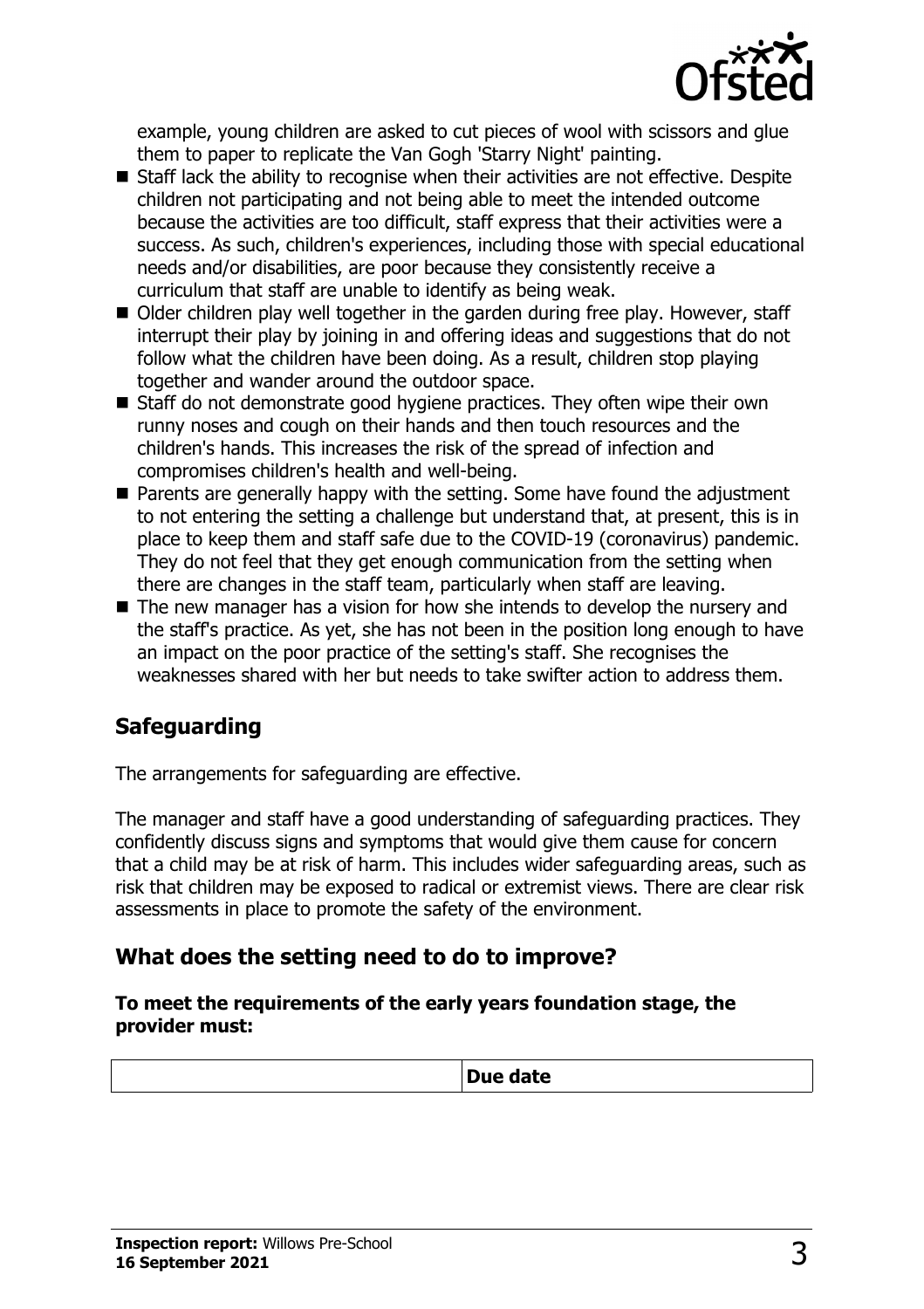

| improve systems for staff's professional<br>development to provide staff with the<br>skills and knowledge they need to<br>provide children with an appropriate and<br>effective curriculum           | 29/10/2021 |
|------------------------------------------------------------------------------------------------------------------------------------------------------------------------------------------------------|------------|
| ensure that staff understand their role in<br>promoting an inclusive learning<br>environment, particularly focused on the<br>language that they use to avoid teaching<br>children racial stereotypes | 29/10/2021 |
| improve staff's hygiene practices to<br>promote the good health of all children                                                                                                                      | 29/10/2021 |
| implement a curriculum that is suitable<br>and appropriate to the individual needs,<br>interests and development stages of all<br>children                                                           | 29/10/2021 |
| improve staff's teaching in line with the<br>characteristics of effective learning to<br>ensure that they are able to adjust their<br>practice to the differing rates at which<br>children develop   | 29/10/2021 |
| ensure that systems for monitoring<br>staff's performance are effective enough<br>to swiftly address instances of poor<br>practice.                                                                  | 29/10/2021 |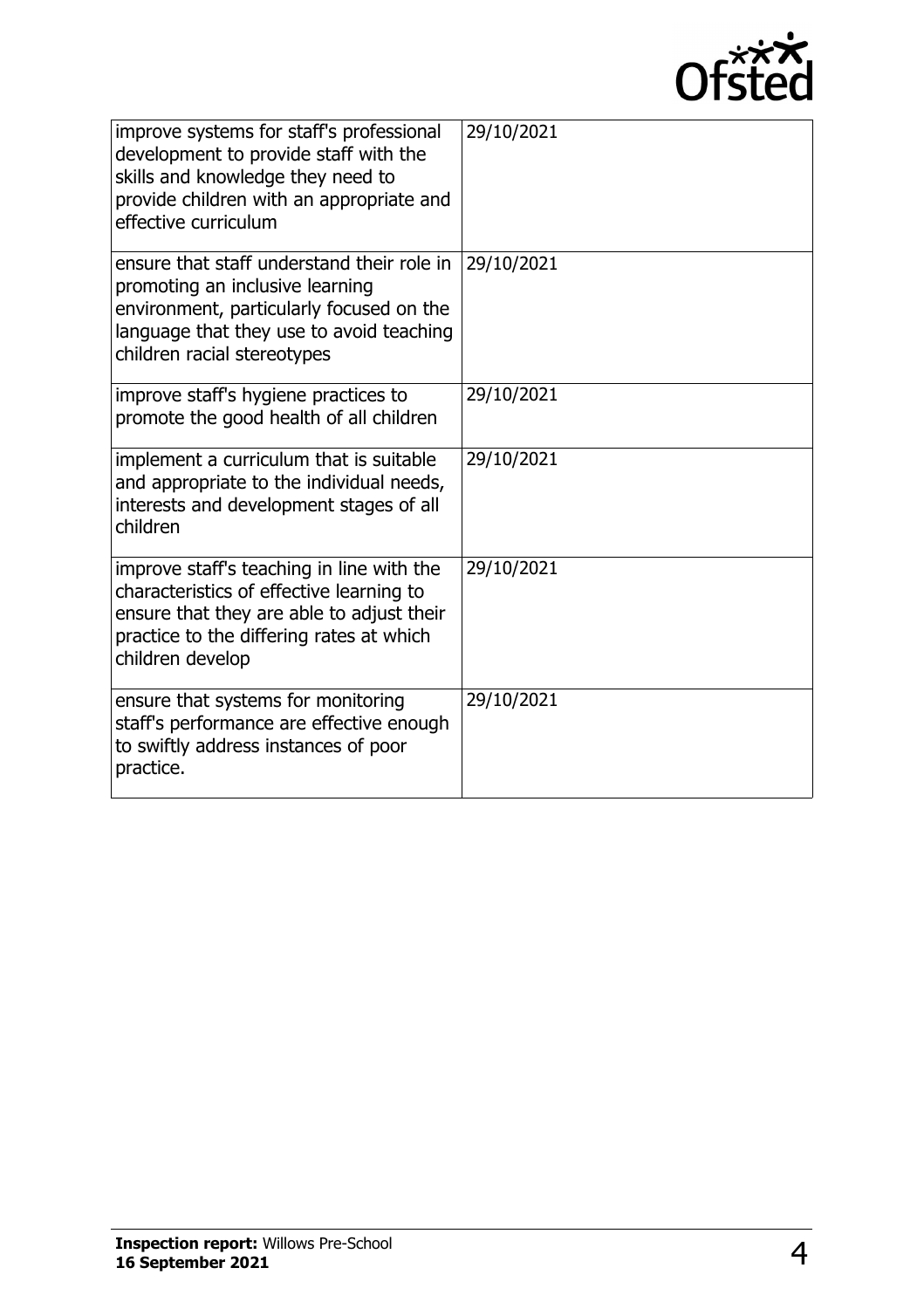

| <b>Setting details</b>                         |                                    |
|------------------------------------------------|------------------------------------|
| Unique reference number                        | EY391694                           |
| <b>Local authority</b>                         | Merton                             |
| <b>Inspection number</b>                       | 10206867                           |
| <b>Type of provision</b>                       | Childcare on non-domestic premises |
| <b>Registers</b>                               | Early Years Register               |
| Day care type                                  | Full day care                      |
| Age range of children at time of<br>inspection | $1$ to $4$                         |
| <b>Total number of places</b>                  | 38                                 |
| Number of children on roll                     | 54                                 |
| Name of registered person                      | <b>Willows Pre-School Limited</b>  |
| Registered person unique<br>reference number   | RP528892                           |
| <b>Telephone number</b>                        | 020 8540 2388                      |
| Date of previous inspection                    | 14 May 2018                        |

## **Information about this early years setting**

Willow Pre-School registered in 2009. It is situated in Wimbledon in the London Borough of Merton. The pre-school serves the local community and is open Monday to Friday from 7.30am to 6pm for 50 weeks of the year. The pre-school receives funding for early education for children aged two, three and four years. There are 11 childcare staff, two housekeepers, two kitchen staff and a staff member responsible for maintenance. Of the 10 childcare staff, five hold qualifications at level 6 or higher; the remaining are qualified at either level 2 or level 3.

## **Information about this inspection**

**Inspector** Danny Lydon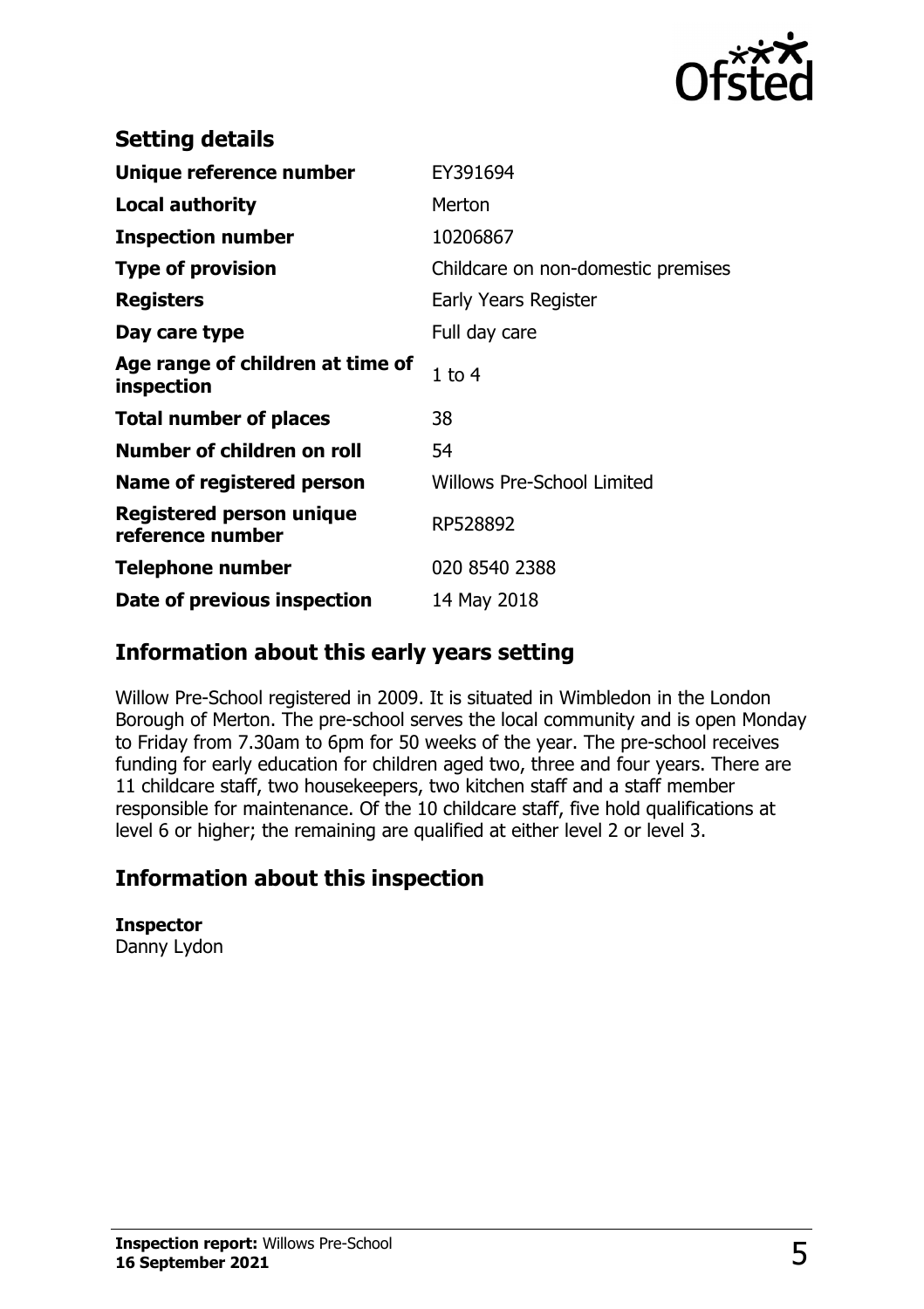

#### **Inspection activities**

- $\blacksquare$  This was the first routine inspection the setting received since the COVID-19 (coronavirus) pandemic began. The inspector discussed the impact of the pandemic with the provider and has taken that into account in their evaluation of the provider.
- $\blacksquare$  Parents spoke to the inspector and shared their views about the strengths and weaknesses of the setting.
- $\blacksquare$  The inspector observed staff and children at play and spoke to staff about their activities and interactions.
- $\blacksquare$  The manager and inspector held discussions about safeguarding and the curriculum for the setting and how this is embedded in practice.
- $\blacksquare$  The inspector reviewed documentation relevant to the inspection process.

We carried out this inspection under sections 49 and 50 of the Childcare Act 2006 on the quality and standards of provision that is registered on the Early Years Register. The registered person must ensure that this provision complies with the statutory framework for children's learning, development and care, known as the early years foundation stage.

If you are not happy with the inspection or the report, you can [complain to Ofsted](http://www.gov.uk/complain-ofsted-report).